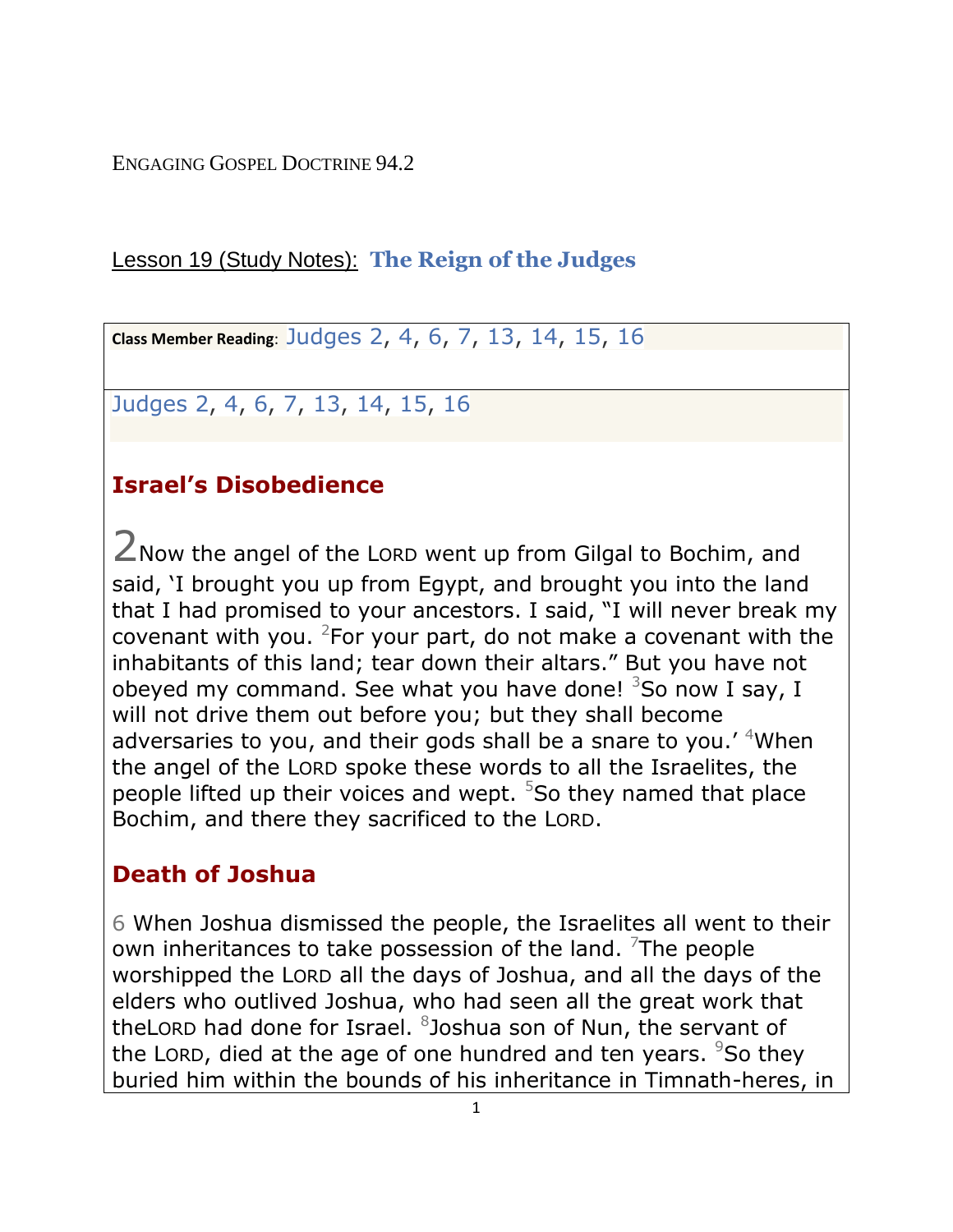the hill country of Ephraim, north of Mount Gaash.  $10$ Moreover, that whole generation was gathered to their ancestors, and another generation grew up after them, who did not know the LORD or the work that he had done for Israel.

### **Israel's Unfaithfulness**

11 Then the Israelites did what was evil in the sight of the LORD and worshipped the Baals;  $12$  and they abandoned the LORD, the God of their ancestors, who had brought them out of the land of Egypt; they followed other gods, from among the gods of the peoples who were all around them, and bowed down to them; and they provoked the LORD to anger.  $^{13}$ They abandoned the LORD, and worshipped Baal and the Astartes.  $14$ So the anger of the LORD was kindled against Israel, and he gave them over to plunderers who plundered them, and he sold them into the power of their enemies all around, so that they could no longer withstand their enemies.  $15$ Whenever they marched out, the hand of theLORD was against them to bring misfortune, as the LORD had warned them and sworn to them; and they were in great distress.

16 Then the LORD raised up judges, who delivered them out of the power of those who plundered them.  $17$ Yet they did not listen even to their judges; for they lusted after other gods and bowed down to them. They soon turned aside from the way in which their ancestors had walked, who had obeyed the commandments of the LORD; they did not follow their example.  $18$ Whenever the LORD raised up judges for them, the LORDwas with the judge, and he delivered them from the hand of their enemies all the days of the judge; for the LORD would be moved to pity by their groaning because of those who persecuted and oppressed them.  $^{19}$ But whenever the judge died, they would relapse and behave worse than their ancestors, following other gods, worshipping them and bowing down to them. They would not drop any of their practices or their stubborn ways.  $20$ So the anger of the LORD was kindled against Israel; and he said, 'Because this people have transgressed my covenant that I commanded their ancestors, and have not obeyed my voice,  $^{21}$ I will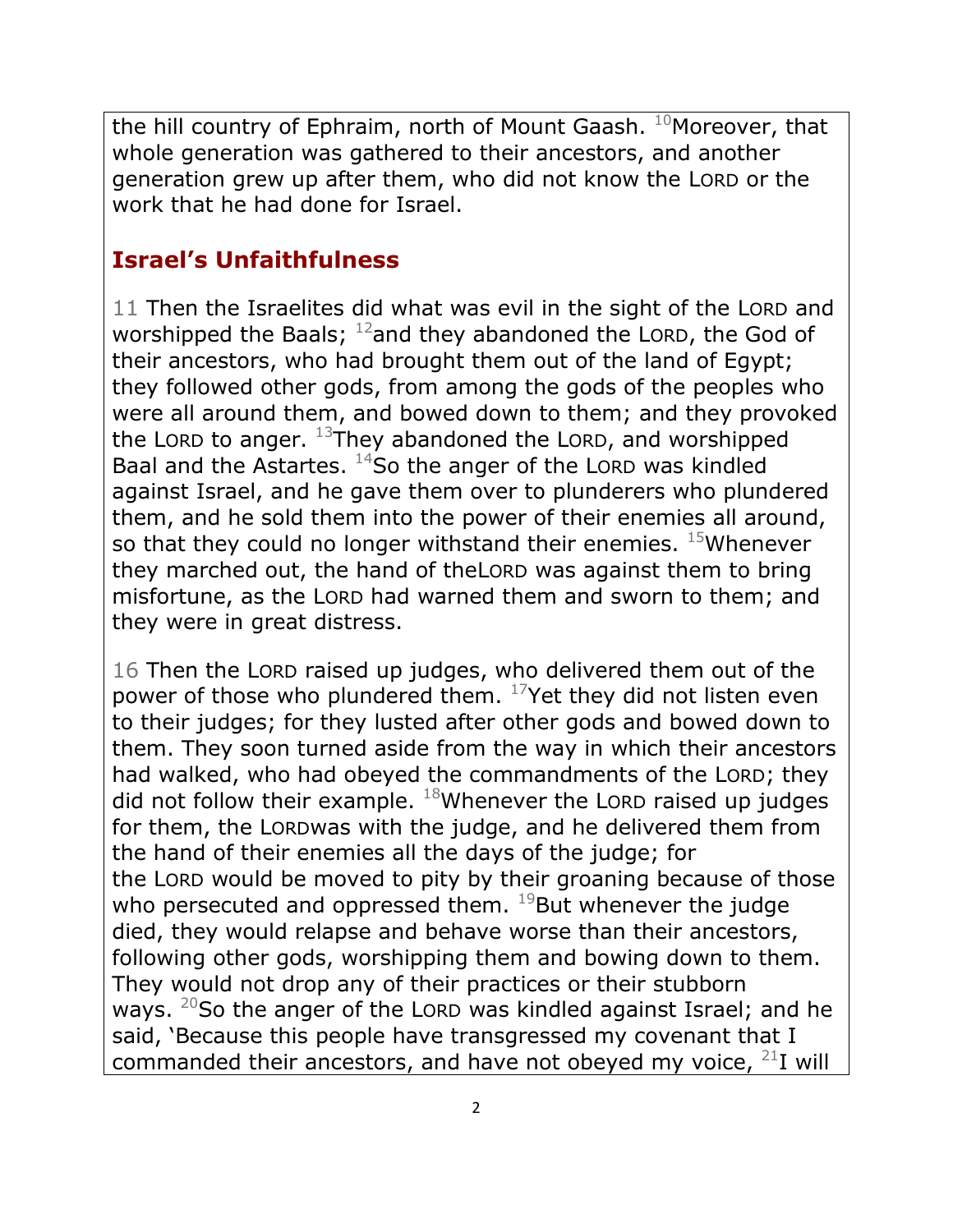no longer drive out before them any of the nations that Joshua left when he died.'  $^{22}$ In order to test Israel, whether or not they would take care to walk in the way of the LORD as their ancestors did, $^{23}$ the LORD had left those nations, not driving them out at once, and had not handed them over to Joshua.

## **Deborah and Barak**

4The Israelites again did what was evil in the sight of the <sup>L</sup>ORD, after Ehud died.  ${}^{2}$ So the LORD sold them into the hand of King Jabin of Canaan, who reigned in Hazor; the commander of his army was Sisera, who lived in Harosheth-ha-goiim.  $3$ Then the Israelites cried out to theLORD for help; for he had nine hundred chariots of iron, and had oppressed the Israelites cruelly for twenty years.

4 At that time Deborah, a prophetess, wife of Lappidoth, was judging Israel. <sup>5</sup>She used to sit under the palm of Deborah between Ramah and Bethel in the hill country of Ephraim; and the Israelites came up to her for judgement. <sup>6</sup>She sent and summoned Barak son of Abinoam from Kedesh in Naphtali, and said to him, 'The LORD, the God of Israel, commands you, "Go, take position at Mount Tabor, bringing ten thousand from the tribe of Naphtali and the tribe of Zebulun.  $7$ I will draw out Sisera, the general of Jabin's army, to meet you by the Wadi Kishon with his chariots and his troops; and I will give him into your hand." ' <sup>8</sup>Barak said to her, 'If you will go with me, I will go; but if you will not go with me, I will not go.'  $9$ And she said, 'I will surely go with you; nevertheless, the road on which you are going will not lead to your glory, for the LORD will sell Sisera into the hand of a woman.' Then Deborah got up and went with Barak to Kedesh. <sup>10</sup>Barak summoned Zebulun and Naphtali to Kedesh; and ten thousand warriors went up behind him; and Deborah went up with him.

11 Now Heber the Kenite had separated from the other Kenites, that is, the descendants of Hobab the father-in-law of Moses, and had encamped as far away as Elon-bezaanannim, which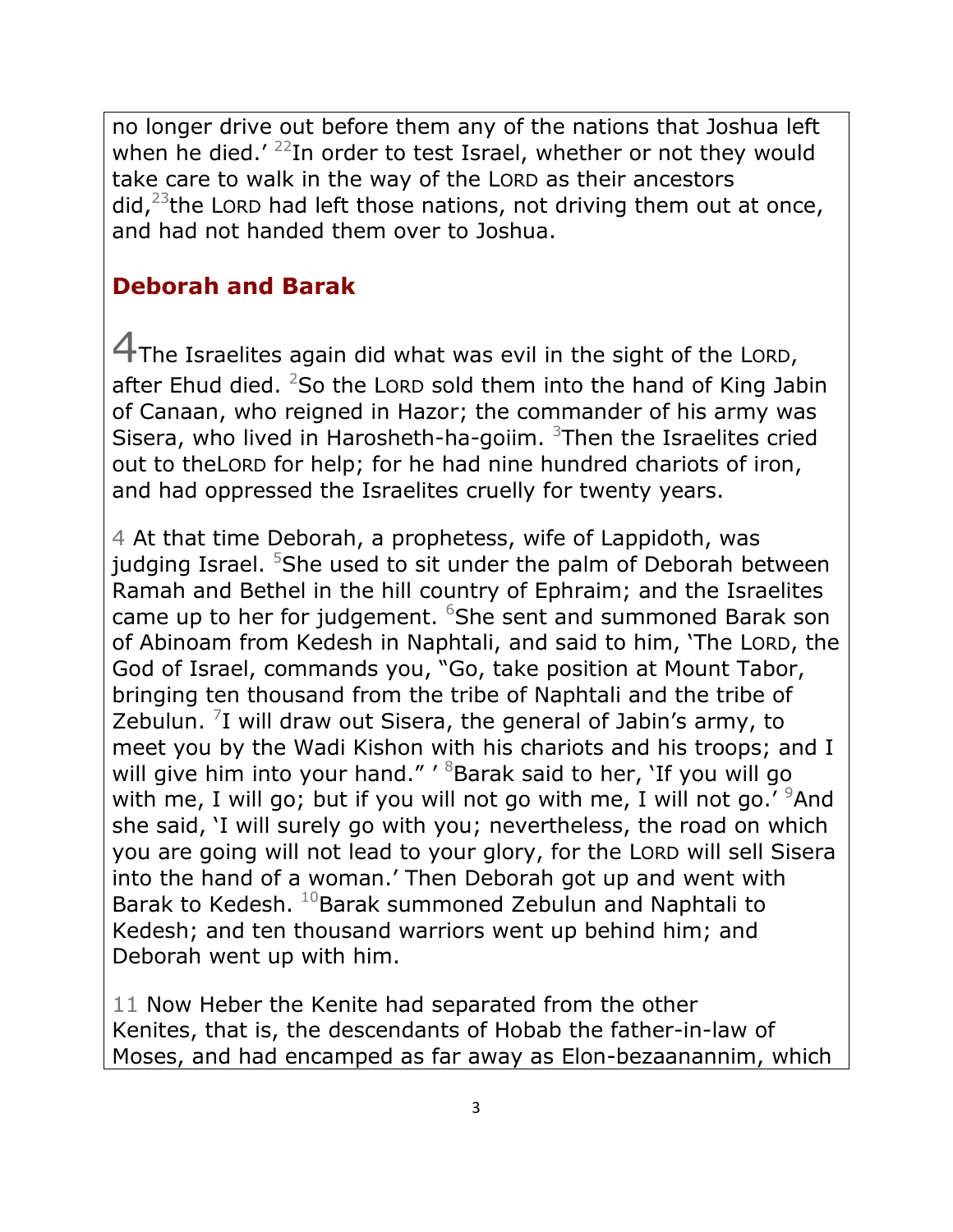is near Kedesh.

12 When Sisera was told that Barak son of Abinoam had gone up to Mount Tabor, <sup>13</sup>Sisera called out all his chariots, nine hundred chariots of iron, and all the troops who were with him, from Harosheth-ha-goiim to the Wadi Kishon.  $14$ Then Deborah said to Barak, 'Up! For this is the day on which the LORD has given Sisera into your hand. The LORD is indeed going out before you.' So Barak went down from Mount Tabor with ten thousand warriors following him. <sup>15</sup>And the LORD threw Sisera and all his chariots and all his army into a panic before Barak; Sisera got down from his chariot and fled away on foot,  $16$  while Barak pursued the chariots and the army to Harosheth-ha-goiim. All the army of Sisera fell by the sword; no one was left.

17 Now Sisera had fled away on foot to the tent of Jael wife of Heber the Kenite; for there was peace between King Jabin of Hazor and the clan of Heber the Kenite.  $^{18}$ Jael came out to meet Sisera, and said to him, 'Turn aside, my lord, turn aside to me; have no fear.' So he turned aside to her into the tent, and she covered him with a rug.  $19$ Then he said to her, 'Please give me a little water to drink; for I am thirsty.' So she opened a skin of milk and gave him a drink and covered him.  $^{20}$ He said to her, 'Stand at the entrance of the tent, and if anybody comes and asks you, "Is anyone here?" say, "No." ' <sup>21</sup>But Jael wife of Heber took a tent-peg, and took a hammer in her hand, and went softly to him and drove the peg into his temple, until it went down into the ground—he was lying fast asleep from weariness—and he died.  $^{22}$ Then, as Barak came in pursuit of Sisera, Jael went out to meet him, and said to him, 'Come, and I will show you the man whom you are seeking.' So he went into her tent; and there was Sisera lying dead, with the tentpeg in his temple.

23 So on that day God subdued King Jabin of Canaan before the Israelites. <sup>24</sup>Then the hand of the Israelites bore harder and harder on King Jabin of Canaan, until they destroyed King Jabin of Canaan.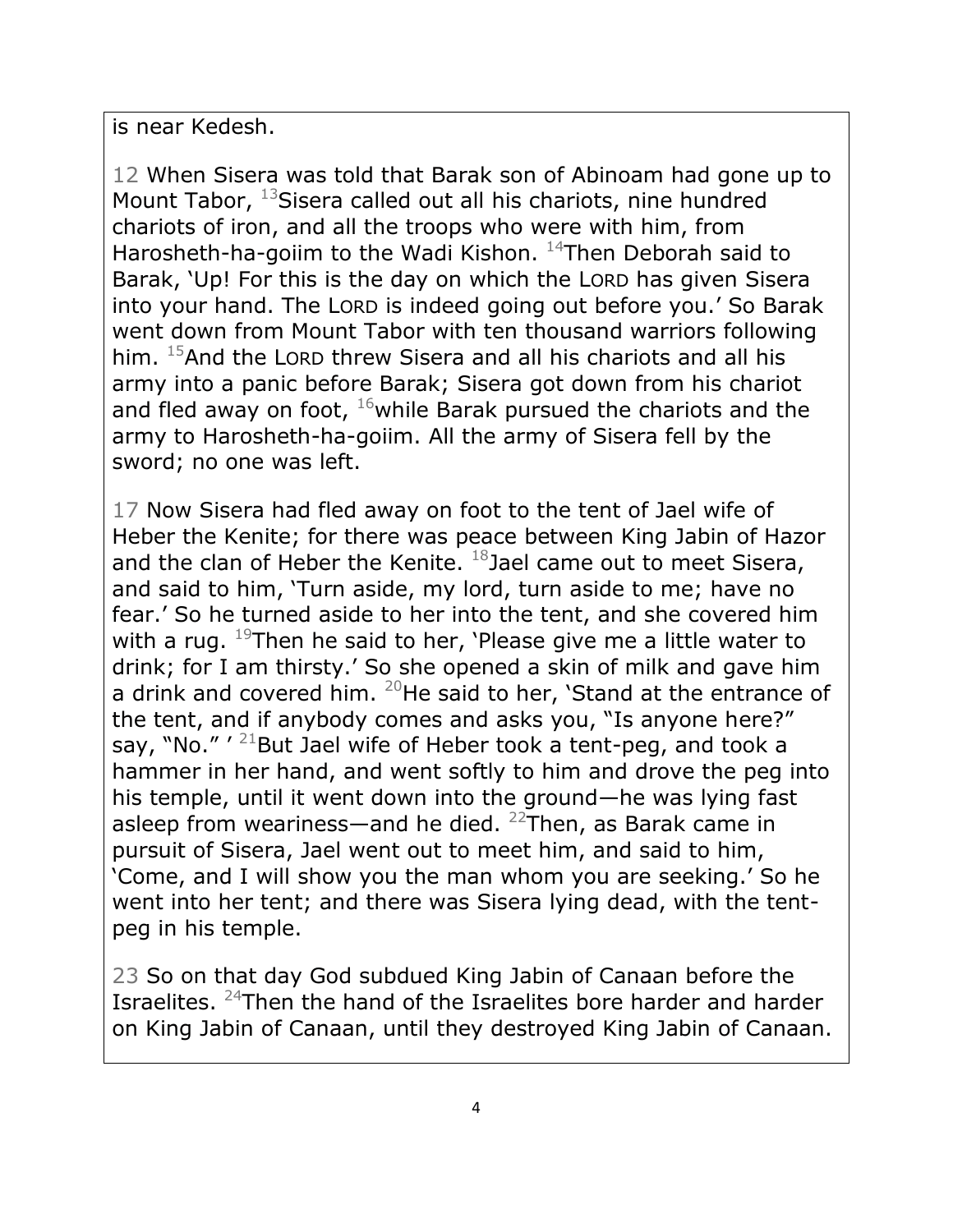### **The Midianite Oppression**

6The Israelites did what was evil in the sight of the <sup>L</sup>ORD, and theLORD gave them into the hand of Midian for seven years.  $2$ The hand of Midian prevailed over Israel; and because of Midian the Israelites provided for themselves hiding-places in the mountains, caves and strongholds.  $3$ For whenever the Israelites put in seed, the Midianites and the Amalekites and the people of the east would come up against them. <sup>4</sup>They would encamp against them and destroy the produce of the land, as far as the neighbourhood of Gaza, and leave no sustenance in Israel, and no sheep or ox or donkey. <sup>5</sup>For they and their livestock would come up, and they would even bring their tents, as thick as locusts; neither they nor their camels could be counted; so they wasted the land as they came in. <sup>6</sup>Thus Israel was greatly impoverished because of Midian; and the Israelites cried out to the LORD for help.

7 When the Israelites cried to the LORD on account of the Midianites, <sup>8</sup>the LORD sent a prophet to the Israelites; and he said to them, 'Thus says the LORD, the God of Israel: I led you up from Egypt, and brought you out of the house of slavery;  $9$  and I delivered you from the hand of the Egyptians, and from the hand of all who oppressed you, and drove them out before you, and gave you their land;  $10$ and I said to you, "I am the LORD your God; you shall not pay reverence to the gods of the Amorites, in whose land you live." But you have not given heed to my voice.'

## **The Calling of Gideon**

11 Now the angel of the LORD came and sat under the oak at Ophrah, which belonged to Joash the Abiezrite, as his son Gideon was beating out wheat in the wine press, to hide it from the Midianites.  $12$ The angel of the LORD appeared to him and said to him, 'The LORD is with you, you mighty warrior.'  $^{13}$ Gideon answered him, 'But sir, if the LORD is with us, why then has all this happened to us? And where are all his wonderful deeds that our ancestors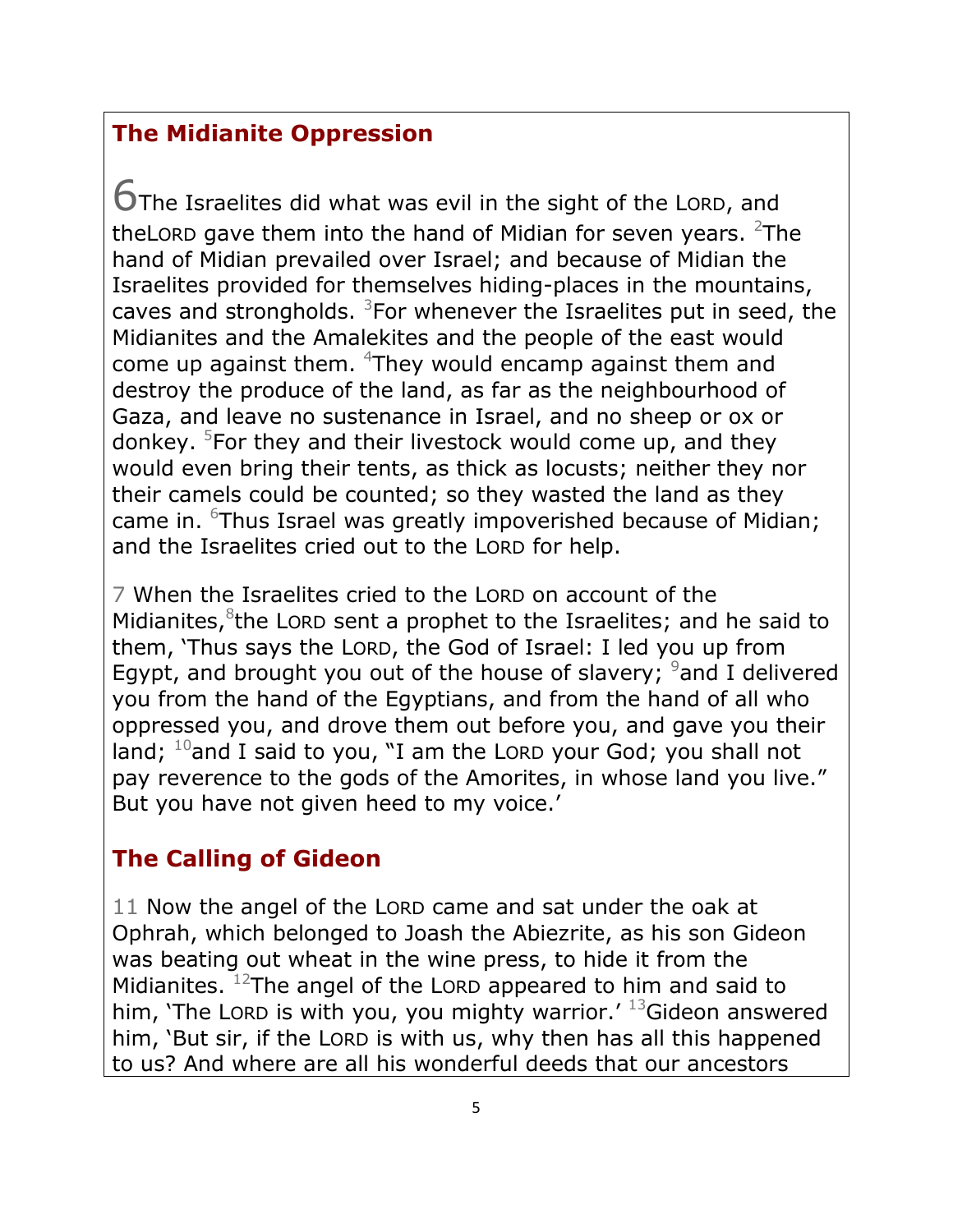recounted to us, saying, "Did not the LORDbring us up from Egypt?" But now the LORD has cast us off, and given us into the hand of Midian.'  $14$ Then the LORD turned to him and said, 'Go in this might of yours and deliver Israel from the hand of Midian; I hereby commission you.'  $15$ He responded, 'But sir, how can I deliver Israel? My clan is the weakest in Manasseh, and I am the least in my family.<sup> $16$ </sup>The LORD said to him, 'But I will be with you, and you shall strike down the Midianites, every one of them.'  $17$ Then he said to him, 'If now I have found favour with you, then show me a sign that it is you who speak with me.  $^{18}$ Do not depart from here until I come to you, and bring out my present, and set it before you.' And he said, 'I will stay until you return.'

19 So Gideon went into his house and prepared a kid, and unleavened cakes from an ephah of flour; the meat he put in a basket, and the broth he put in a pot, and brought them to him under the oak and presented them.  $20$ The angel of God said to him, 'Take the meat and the unleavened cakes, and put them on this rock, and pour out the broth.' And he did so.  $21$ Then the angel of the LORD reached out the tip of the staff that was in his hand, and touched the meat and the unleavened cakes; and fire sprang up from the rock and consumed the meat and the unleavened cakes; and the angel of the LORD vanished from his sight.  $22$ Then Gideon perceived that it was the angel of theLORD; and Gideon said, 'Help me, Lord GOD! For I have seen the angel of the LORD face to face.' <sup>23</sup>But the LORD said to him, 'Peace be to you; do not fear, you shall not die.'  $24$ Then Gideon built an altar there to the LORD, and called it, The LORD is peace. To this day it still stands at Ophrah, which belongs to the Abiezrites.

25 That night the LORD said to him, 'Take your father's bull, the second bull seven years old, and pull down the altar of Baal that belongs to your father, and cut down the sacred pole that is beside it;  $26$  and build an altar to the LORD your God on the top of the stronghold here, in proper order; then take the second bull, and offer it as a burnt-offering with the wood of the sacred pole that you shall cut down.'  $27$ So Gideon took ten of his servants, and did as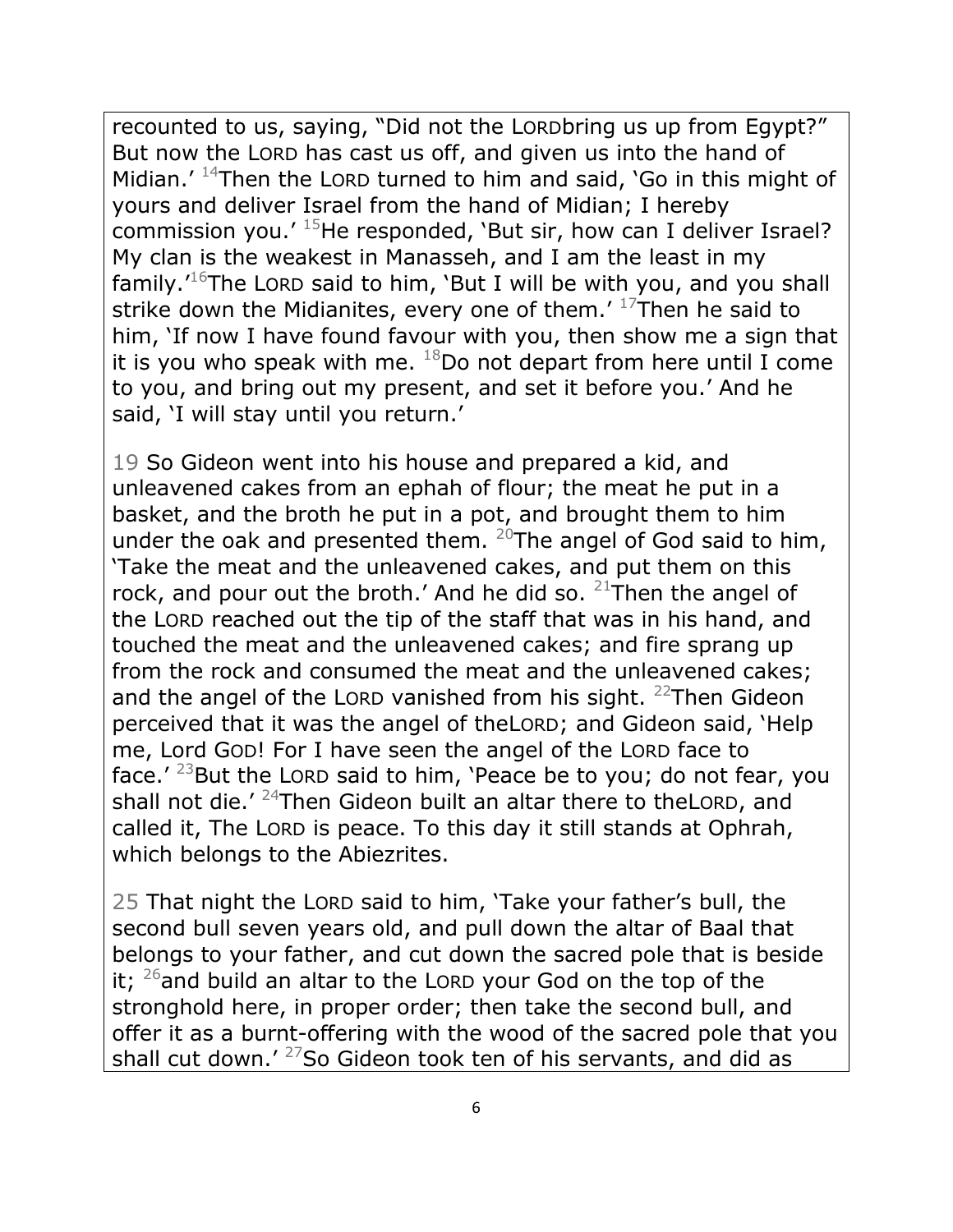the LORD had told him; but because he was too afraid of his family and the townspeople to do it by day, he did it by night.

# **Gideon Destroys the Altar of Baal**

28 When the townspeople rose early in the morning, the altar of Baal was broken down, and the sacred pole beside it was cut down, and the second bull was offered on the altar that had been built. <sup>29</sup>So they said to one another, 'Who has done this?' After searching and inquiring, they were told, 'Gideon son of Joash did it.'  $30$ Then the townspeople said to Joash, 'Bring out your son, so that he may die, for he has pulled down the altar of Baal and cut down the sacred pole beside it.'  $31$ But Joash said to all who were arrayed against him, 'Will you contend for Baal? Or will you defend his cause? Whoever contends for him shall be put to death by morning. If he is a god, let him contend for himself, because his altar has been pulled down.<sup> $\prime$  32</sup>Therefore on that day Gideon was called Jerubbaal, that is to say, 'Let Baal contend against him', because he pulled down his altar.

33 Then all the Midianites and the Amalekites and the people of the east came together, and crossing the Jordan they encamped in the Valley of Jezreel.  $34$ But the spirit of the LORD took possession of Gideon; and he sounded the trumpet, and the Abiezrites were called out to follow him. <sup>35</sup>He sent messengers throughout all Manasseh, and they too were called out to follow him. He also sent messengers to Asher, Zebulun, and Naphtali, and they went up to meet them.

## **The Sign of the Fleece**

36 Then Gideon said to God, 'In order to see whether you will deliver Israel by my hand, as you have said,  $37$ I am going to lay a fleece of wool on the threshing-floor; if there is dew on the fleece alone, and it is dry on all the ground, then I shall know that you will deliver Israel by my hand, as you have said.'  $38$ And it was so. When he rose early next morning and squeezed the fleece, he wrung enough dew from the fleece to fill a bowl with water. <sup>39</sup>Then Gideon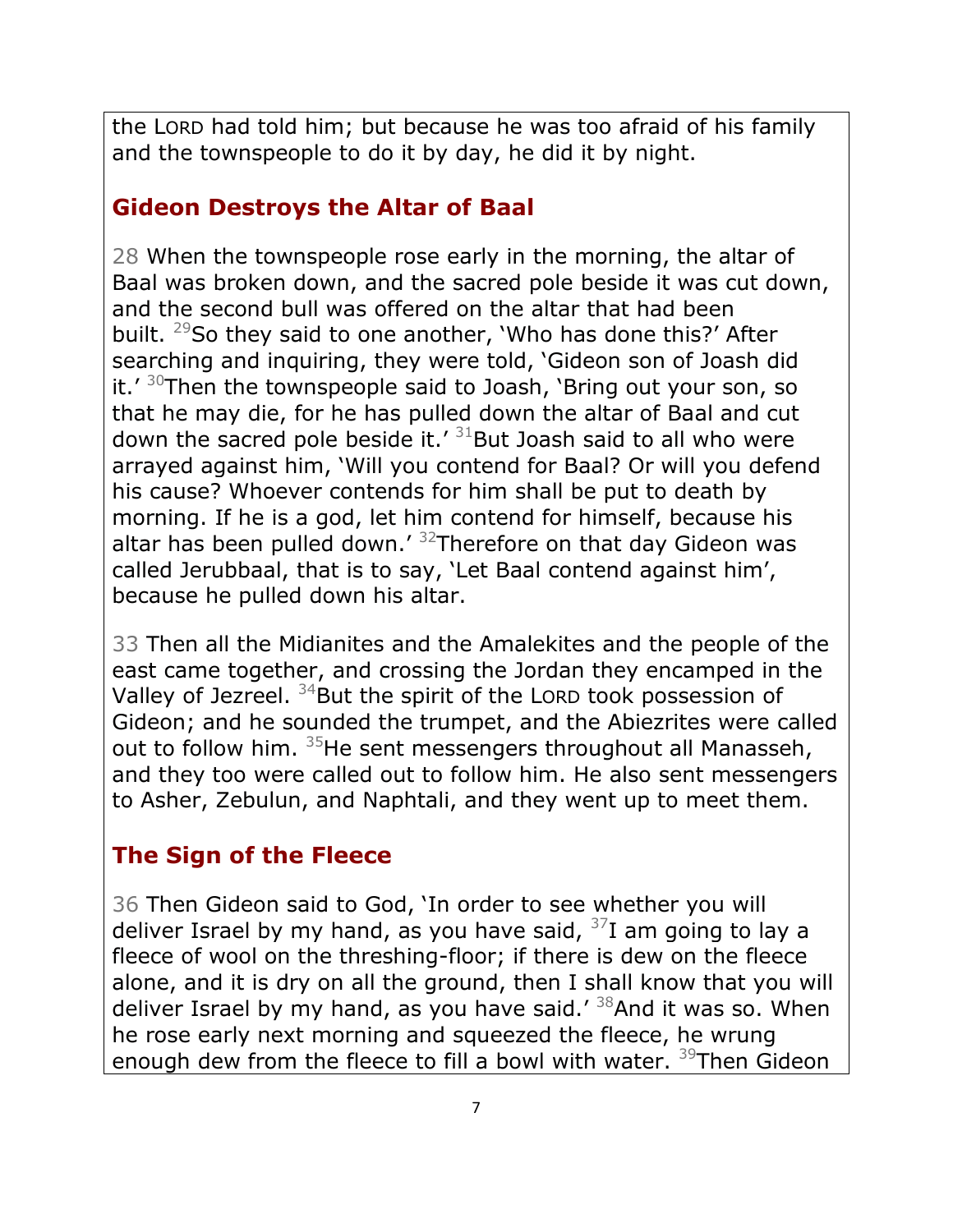said to God, 'Do not let your anger burn against me, let me speak one more time; let me, please, make trial with the fleece just once more; let it be dry only on the fleece, and on all the ground let there be dew.'  $40$ And God did so that night. It was dry on the fleece only, and on all the ground there was dew.

#### **Gideon Surprises and Routs the Midianites**

7Then Jerubbaal (that is, Gideon) and all the troops that were with him rose early and encamped beside the spring of Harod; and the camp of Midian was north of them, below the hill of Moreh, in the valley.

2 The LORD said to Gideon, 'The troops with you are too many for me to give the Midianites into their hand. Israel would only take the credit away from me, saying, "My own hand has delivered me." <sup>3</sup>Now therefore proclaim this in the hearing of the troops, "Whoever is fearful and trembling, let him return home." ' Thus Gideon sifted them out; twenty-two thousand returned, and ten thousand remained.

4 Then the LORD said to Gideon, 'The troops are still too many; take them down to the water and I will sift them out for you there. When I say, "This one shall go with you", he shall go with you; and when I say, "This one shall not go with you", he shall not go.' <sup>5</sup>So he brought the troops down to the water; and the LORD said to Gideon, 'All those who lap the water with their tongues, as a dog laps, you shall put to one side; all those who kneel down to drink, putting their hands to their mouths, you shall put to the other side.' <sup>6</sup>The number of those that lapped was three hundred; but all the rest of the troops knelt down to drink water.  $7$ Then the LORD said to Gideon, 'With the three hundred that lapped I will deliver you, and give the Midianites into your hand. Let all the others go to their homes.' <sup>8</sup>So he took the jars of the troops from their hands, and their trumpets; and he sent all the rest of Israel back to their own tents, but retained the three hundred. The camp of Midian was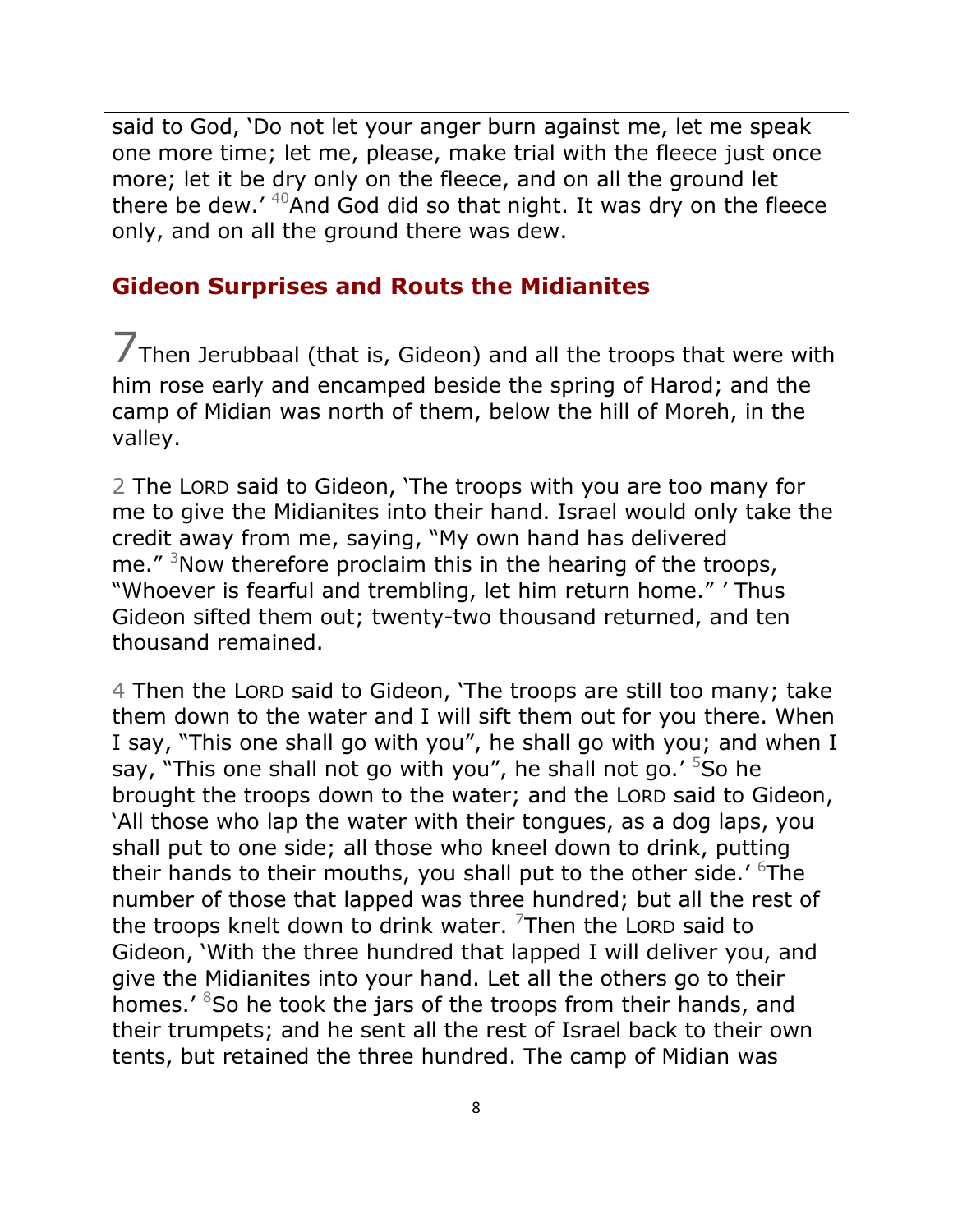below him in the valley.

9 That same night the LORD said to him, 'Get up, attack the camp; for I have given it into your hand.  $^{10}$ But if you fear to attack, go down to the camp with your servant Purah;  $11$  and you shall hear what they say, and afterwards your hands shall be strengthened to attack the camp.' Then he went down with his servant Purah to the outposts of the armed men that were in the camp.  $12$ The Midianites and the Amalekites and all the people of the east lay along the valley as thick as locusts; and their camels were without number, countless as the sand on the seashore.<sup>13</sup>When Gideon arrived, there was a man telling a dream to his comrade; and he said, 'I had a dream, and in it a cake of barley bread tumbled into the camp of Midian, and came to the tent, and struck it so that it fell; it turned upside down, and the tent collapsed.'  $14$ And his comrade answered, 'This is no other than the sword of Gideon son of Joash, a man of Israel; into his hand God has given Midian and all the army.'

15 When Gideon heard the telling of the dream and its interpretation, he worshipped; and he returned to the camp of Israel, and said, 'Get up; for the LORD has given the army of Midian into your hand.'  $^{16}$ After he divided the three hundred men into three companies, and put trumpets into the hands of all of them, and empty jars, with torches inside the jars,  $17$ he said to them, 'Look at me, and do the same; when I come to the outskirts of the camp, do as I do.  $^{18}$ When I blow the trumpet, I and all who are with me, then you also blow the trumpets around the whole camp, and shout, "For the LORD and for Gideon!" '

19 So Gideon and the hundred who were with him came to the outskirts of the camp at the beginning of the middle watch, when they had just set the watch; and they blew the trumpets and smashed the jars that were in their hands.  $^{20}$ So the three companies blew the trumpets and broke the jars, holding in their left hands the torches, and in their right hands the trumpets to blow; and they cried, 'A sword for the LORD and for Gideon!'  $^{21}$ Every man stood in his place all around the camp, and all the men in camp ran; they cried out and fled.  $^{22}$ When they blew the three hundred trumpets,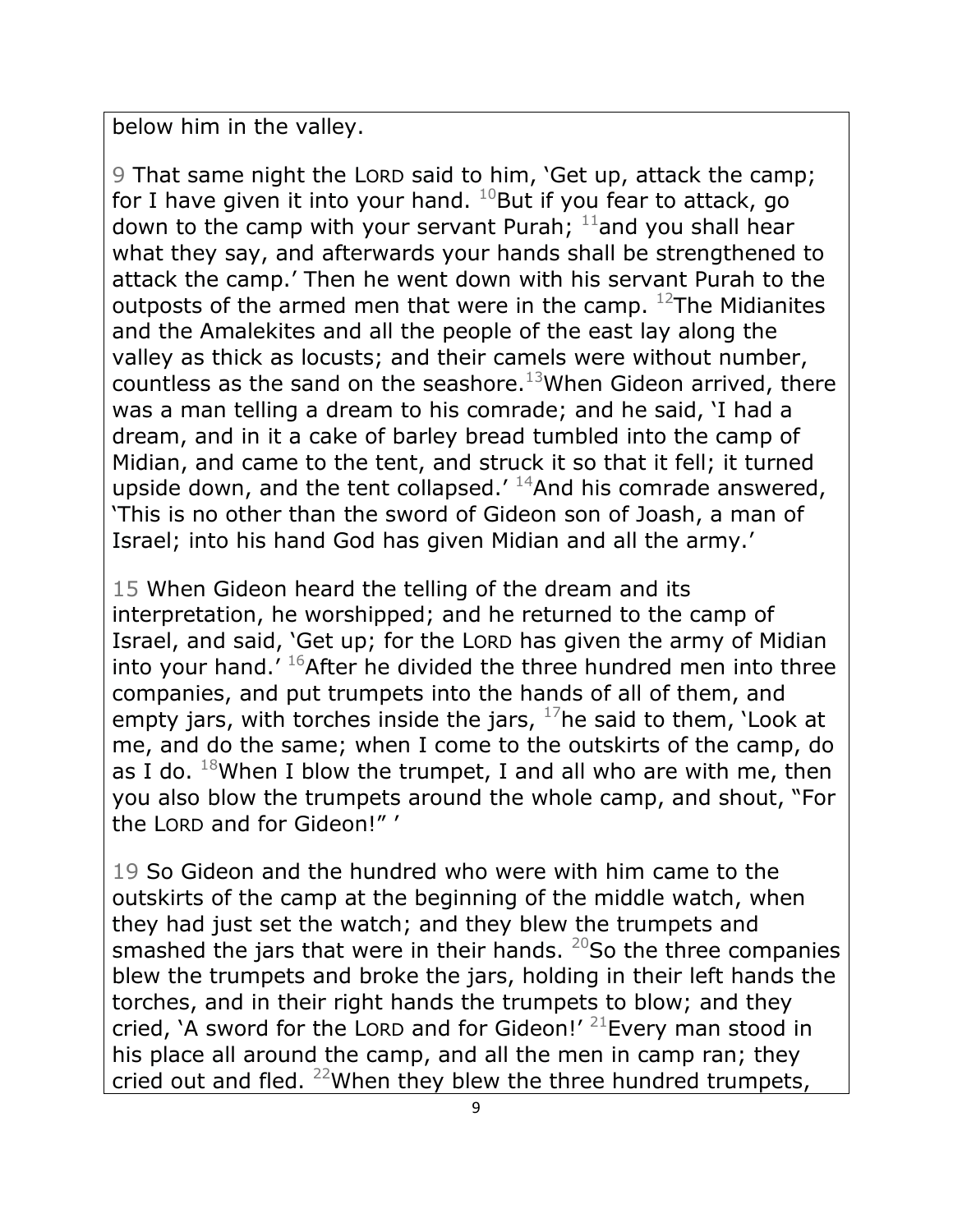the LORD set every man's sword against his fellow and against all the army; and the army fled as far as Beth-shittah towards Zererah, as far as the border of Abel-meholah, by Tabbath.  $^{23}$ And the men of Israel were called out from Naphtali and from Asher and from all Manasseh, and they pursued after the Midianites.

24 Then Gideon sent messengers throughout all the hill country of Ephraim, saying, 'Come down against the Midianites and seize the waters against them, as far as Beth-barah, and also the Jordan.' So all the men of Ephraim were called out, and they seized the waters as far as Beth-barah, and also the Jordan.  $25$ They captured the two captains of Midian, Oreb and Zeeb; they killed Oreb at the rock of Oreb, and Zeeb they killed at the wine press of Zeeb, as they pursued the Midianites. They brought the heads of Oreb and Zeeb to Gideon beyond the Jordan.

## **The Birth of Samson**

 $13$ The Israelites again did what was evil in the sight of the LORD, and the LORD gave them into the hand of the Philistines for forty years.

2 There was a certain man of Zorah, of the tribe of the Danites, whose name was Manoah. His wife was barren, having borne no children.  $3$ And the angel of the LORD appeared to the woman and said to her, 'Although you are barren, having borne no children, you shall conceive and bear a son.  $4$ Now be careful not to drink wine or strong drink, or to eat anything unclean, <sup>5</sup>for you shall conceive and bear a son. No razor is to come on his head, for the boy shall be a nazirite to God from birth. It is he who shall begin to deliver Israel from the hand of the Philistines.<sup>'6</sup>Then the woman came and told her husband, 'A man of God came to me, and his appearance was like that of an angel of God, most awe-inspiring; I did not ask him where he came from, and he did not tell me his name;  $\frac{7}{1}$  but he said to me, "You shall conceive and bear a son. So then drink no wine or strong drink, and eat nothing unclean, for the boy shall be a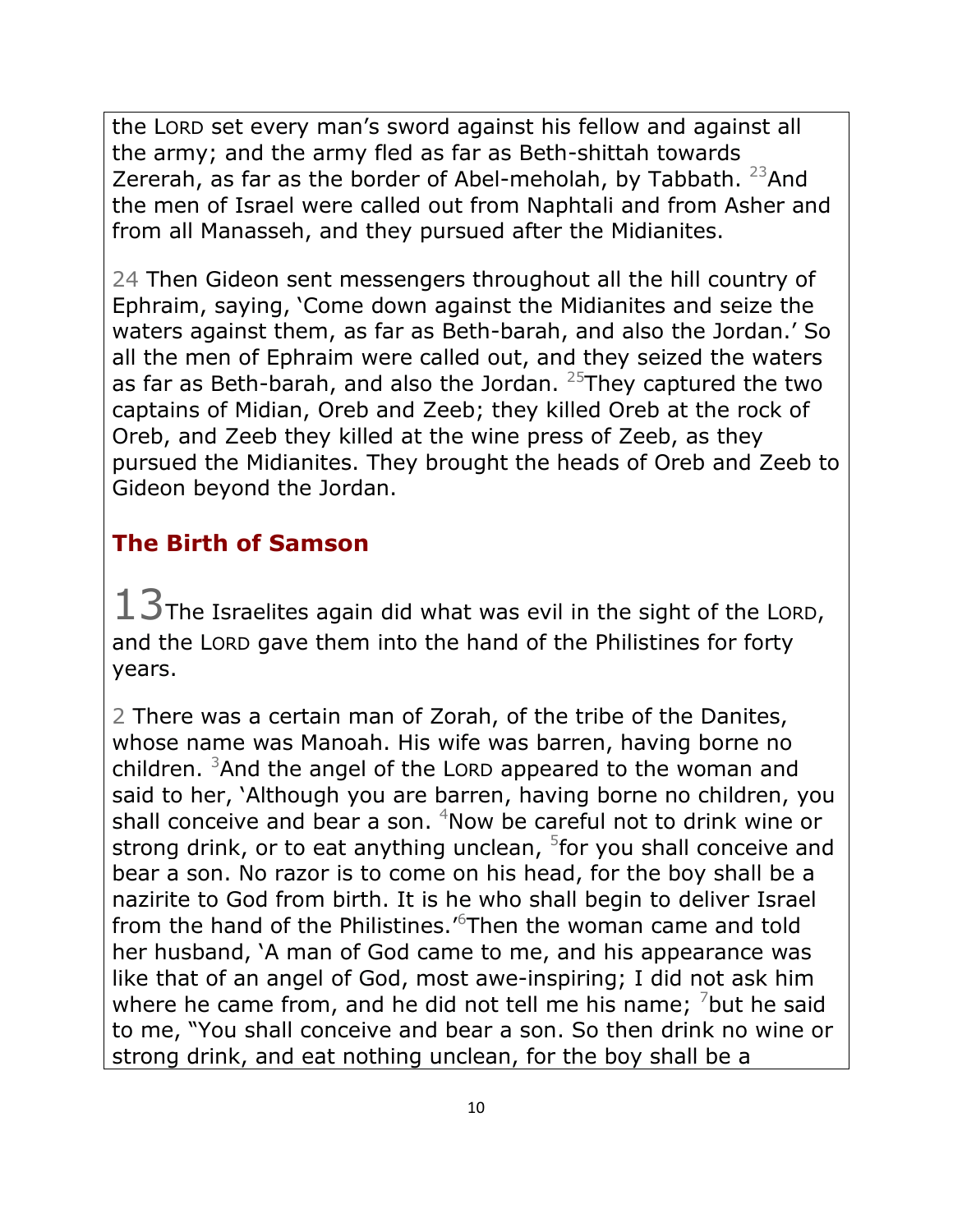nazirite to God from birth to the day of his death." '

8 Then Manoah entreated the LORD, and said, 'O LORD, I pray, let the man of God whom you sent come to us again and teach us what we are to do concerning the boy who will be born.' <sup>9</sup>God listened to Manoah, and the angel of God came again to the woman as she sat in the field; but her husband Manoah was not with her.  $^{10}$ So the woman ran quickly and told her husband, 'The man who came to me the other day has appeared to me.'  $11$ Manoah got up and followed his wife, and came to the man and said to him, 'Are you the man who spoke to this woman?' And he said, 'I am.'  $12$ Then Manoah said, 'Now when your words come true, what is to be the boy's rule of life; what is he to do?'  $13$ The angel of the LORD said to Manoah, 'Let the woman give heed to all that I said to her.  $^{14}$ She may not eat of anything that comes from the vine. She is not to drink wine or strong drink, or eat any unclean thing. She is to observe everything that I commanded her.'

15 Manoah said to the angel of the LORD, 'Allow us to detain you, and prepare a kid for you.'  $^{16}$ The angel of the LORD said to Manoah, 'If you detain me, I will not eat your food; but if you want to prepare a burnt-offering, then offer it to the LORD.' (For Manoah did not know that he was the angel of the LORD.)  $^{17}$ Then Manoah said to the angel of theLORD, 'What is your name, so that we may honour you when your words come true?'  $^{18}$ But the angel of the LORD said to him, 'Why do you ask my name? It is too wonderful.'

19 So Manoah took the kid with the grain-offering, and offered it on the rock to the LORD, to him who works wonders. <sup>20</sup>When the flame went up towards heaven from the altar, the angel of the LORD ascended in the flame of the altar while Manoah and his wife looked on; and they fell on their faces to the ground.  $21$ The angel of the LORD did not appear again to Manoah and his wife. Then Manoah realized that it was the angel of the LORD.  $^{22}$ And Manoah said to his wife, 'We shall surely die, for we have seen God.' $^{23}$ But his wife said to him, 'If the LORD had meant to kill us, he would not have accepted a burnt-offering and a grain-offering at our hands, or shown us all these things, or now announced to us such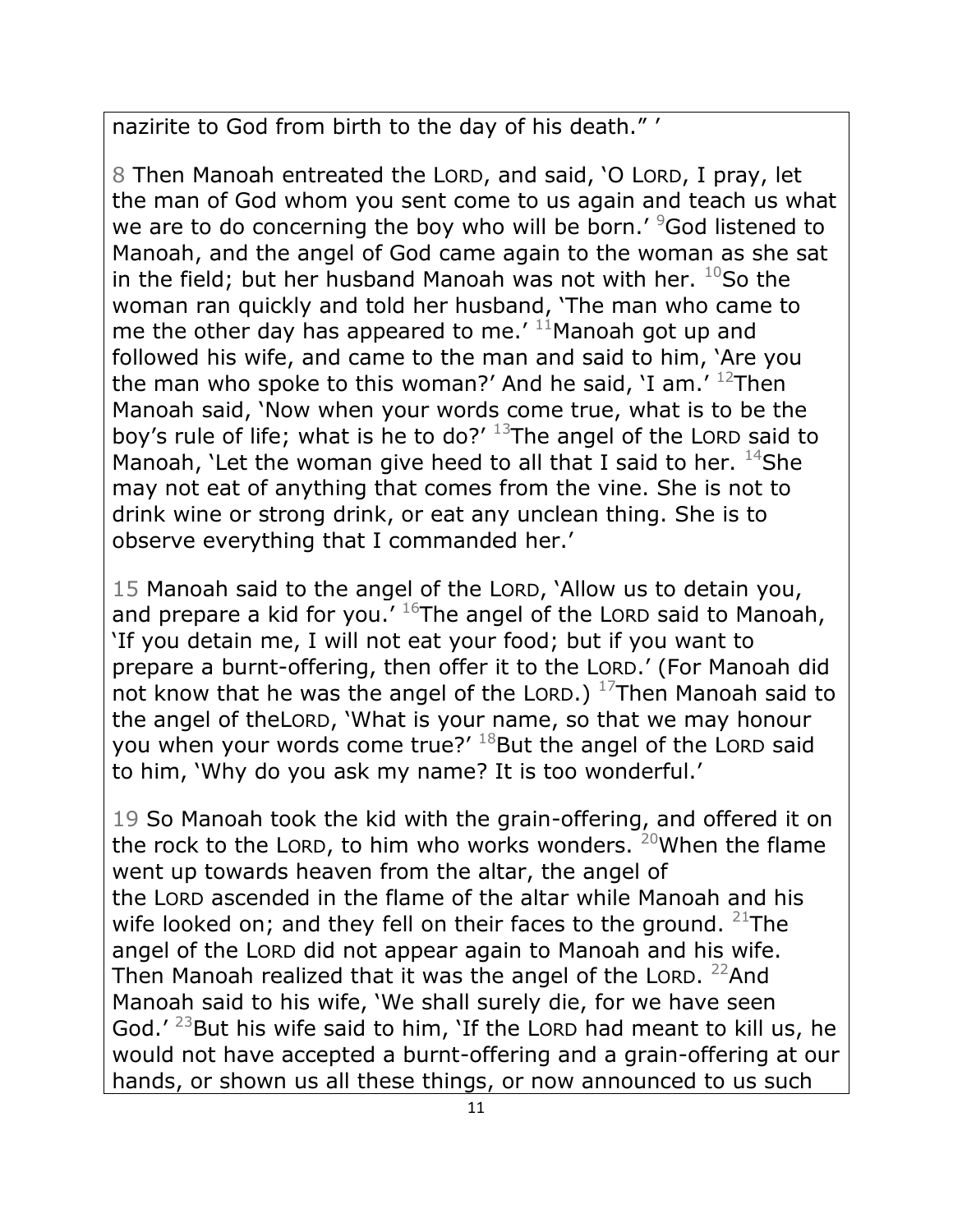things as these.'

24 The woman bore a son, and named him Samson. The boy grew, and the LORD blessed him.  $25$ The spirit of the LORD began to stir him in Mahaneh-dan, between Zorah and Eshtaol.

# **Samson's Marriage**

 $14$ Once Samson went down to Timnah, and at Timnah he saw a Philistine woman. <sup>2</sup>Then he came up, and told his father and mother, 'I saw a Philistine woman at Timnah; now get her for me as my wife.<sup>'</sup> <sup>3</sup>But his father and mother said to him, 'Is there not a woman among your kin, or among all our people, that you must go to take a wife from the uncircumcised Philistines?' But Samson said to his father, 'Get her for me, because she pleases me.' <sup>4</sup>His father and mother did not know that this was from the LORD; for he was seeking a pretext to act against the Philistines. At that time the Philistines had dominion over Israel.

5 Then Samson went down with his father and mother to Timnah. When he came to the vineyards of Timnah, suddenly a young lion roared at him. <sup>6</sup>The spirit of the LORD rushed on him, and he tore the lion apart with his bare hands as one might tear apart a kid. But he did not tell his father or his mother what he had done.  $7$ Then he went down and talked with the woman, and she pleased Samson. <sup>8</sup>After a while he returned to marry her, and he turned aside to see the carcass of the lion, and there was a swarm of bees in the body of the lion, and honey. <sup>9</sup>He scraped it out into his hands, and went on, eating as he went. When he came to his father and mother, he gave some to them, and they ate it. But he did not tell them that he had taken the honey from the carcass of the lion.

10 His father went down to the woman, and Samson made a feast there as the young men were accustomed to do.  $11$ When the people saw him, they brought thirty companions to be with him.  $^{12}$ Samson said to them, 'Let me now put a riddle to you. If you can explain it to me within the seven days of the feast, and find it out, then I will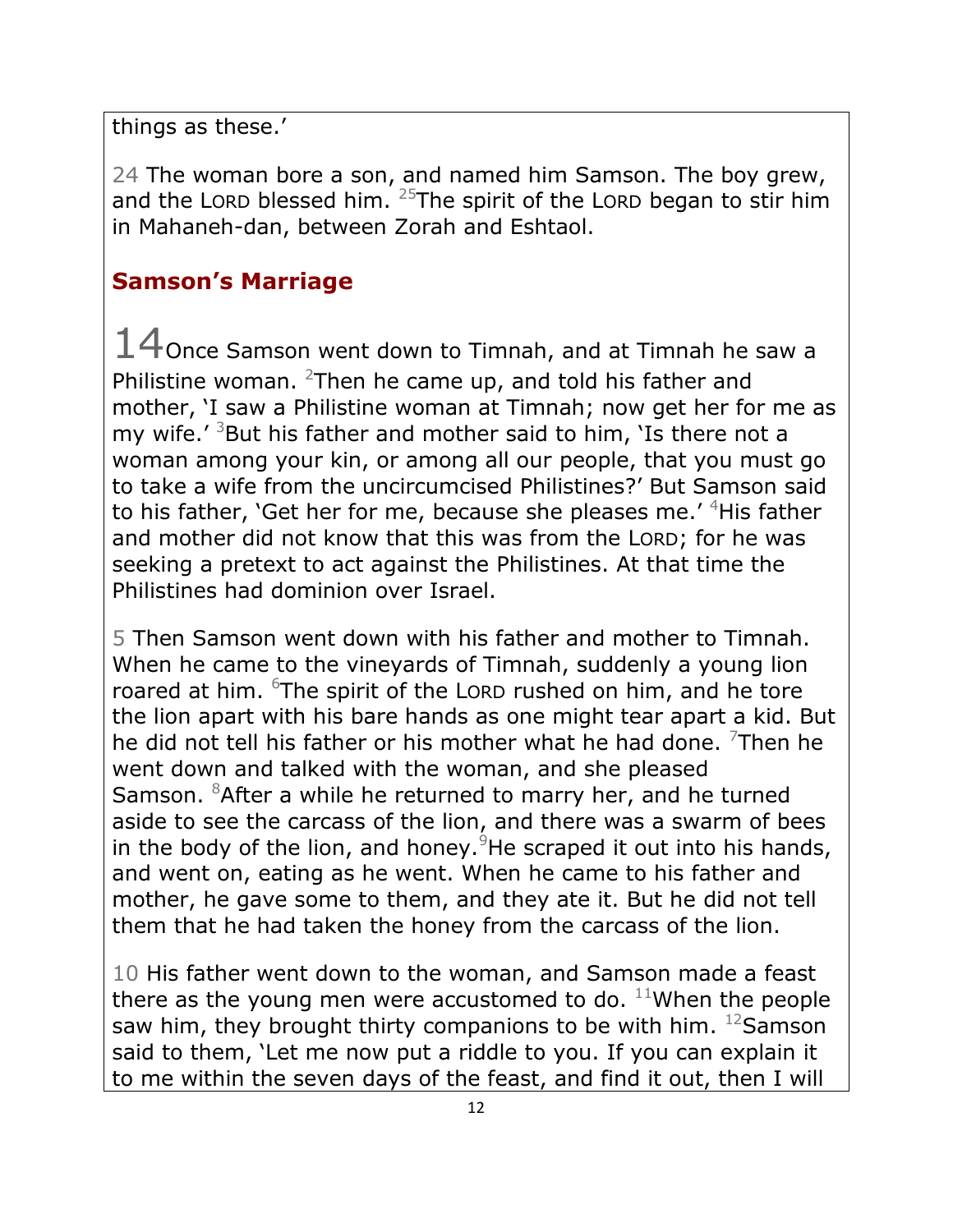give you thirty linen garments and thirty festal garments.  $^{13}$ But if you cannot explain it to me, then you shall give me thirty linen garments and thirty festal garments.' So they said to him, 'Ask your riddle; let us hear it.'  $14$ He said to them, 'Out of the eater came something to eat.

Out of the strong came something sweet.'

But for three days they could not explain the riddle.

15 On the fourth day they said to Samson's wife, 'Coax your husband to explain the riddle to us, or we will burn you and your father's house with fire. Have you invited us here to impoverish us?'  $16$ So Samson's wife wept before him, saying, 'You hate me; you do not really love me. You have asked a riddle of my people, but you have not explained it to me.' He said to her, 'Look, I have not told my father or my mother. Why should I tell you?'  $17$ She wept before him for the seven days that their feast lasted; and because she nagged him, on the seventh day he told her. Then she explained the riddle to her people.  $^{18}$ The men of the town said to him on the seventh day before the sun went down,

'What is sweeter than honey?

What is stronger than a lion?'

And he said to them,

'If you had not ploughed with my heifer,

you would not have found out my riddle.'

 $19$ Then the spirit of the LORD rushed on him, and he went down to Ashkelon. He killed thirty men of the town, took their spoil, and gave the festal garments to those who had explained the riddle. In hot anger he went back to his father's house. <sup>20</sup>And Samson's wife was given to his companion, who had been his best man.

# **Samson Defeats the Philistines**

 $15$ After a while, at the time of the wheat harvest, Samson went to visit his wife, bringing along a kid. He said, 'I want to go into my wife's room.' But her father would not allow him to go in.  $2$ Her father said, 'I was sure that you had rejected her; so I gave her to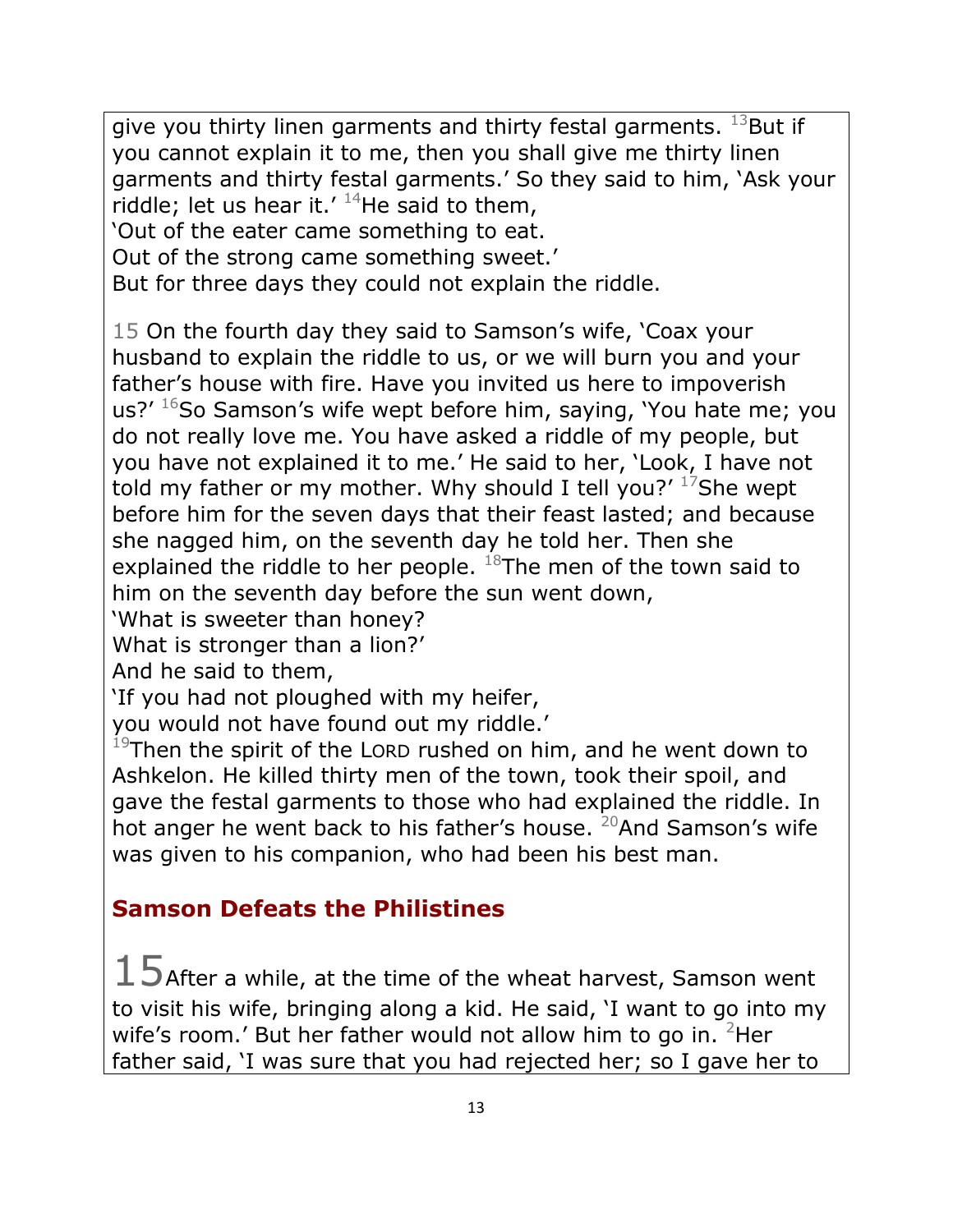your companion. Is not her younger sister prettier than she? Why not take her instead?' <sup>3</sup>Samson said to them, 'This time, when I do mischief to the Philistines, I will be without blame.' <sup>4</sup>So Samson went and caught three hundred foxes, and took some torches; and he turned the foxestail to tail, and put a torch between each pair of tails. <sup>5</sup>When he had set fire to the torches, he let the foxes go into the standing grain of the Philistines, and burned up the shocks and the standing grain, as well as the vineyards and olive groves. <sup>6</sup>Then the Philistines asked, 'Who has done this?' And they said, 'Samson, the son-in-law of the Timnite, because he has taken Samson's wife and given her to his companion.' So the Philistines came up, and burned her and her father.  $7$ Samson said to them, 'If this is what you do, I swear I will not stop until I have taken revenge on you.' <sup>8</sup>He struck them down hip and thigh with great slaughter; and he went down and lived in the cleft of the rock of Etam.

9 Then the Philistines came up and encamped in Judah, and made a raid on Lehi.  $10$ The men of Judah said, 'Why have you come up against us?' They said, 'We have come up to bind Samson, to do to him as he did to us.'  $11$ Then three thousand men of Judah went down to the cleft of the rock of Etam, and they said to Samson, 'Do you not know that the Philistines are rulers over us? What then have you done to us?' He replied, 'As they did to me, so I have done to them.' <sup>12</sup>They said to him, 'We have come down to bind you, so that we may give you into the hands of the Philistines.' Samson answered them, 'Swear to me that you yourselves will not attack me.' <sup>13</sup>They said to him, 'No, we will only bind you and give you into their hands; we will not kill you.' So they bound him with two new ropes, and brought him up from the rock.

14 When he came to Lehi, the Philistines came shouting to meet him; and the spirit of the LORD rushed on him, and the ropes that were on his arms became like flax that has caught fire, and his bonds melted off his hands.  $15$ Then he found a fresh jawbone of a donkey, reached down and took it, and with it he killed a thousand men. <sup>16</sup>And Samson said,

'With the jawbone of a donkey,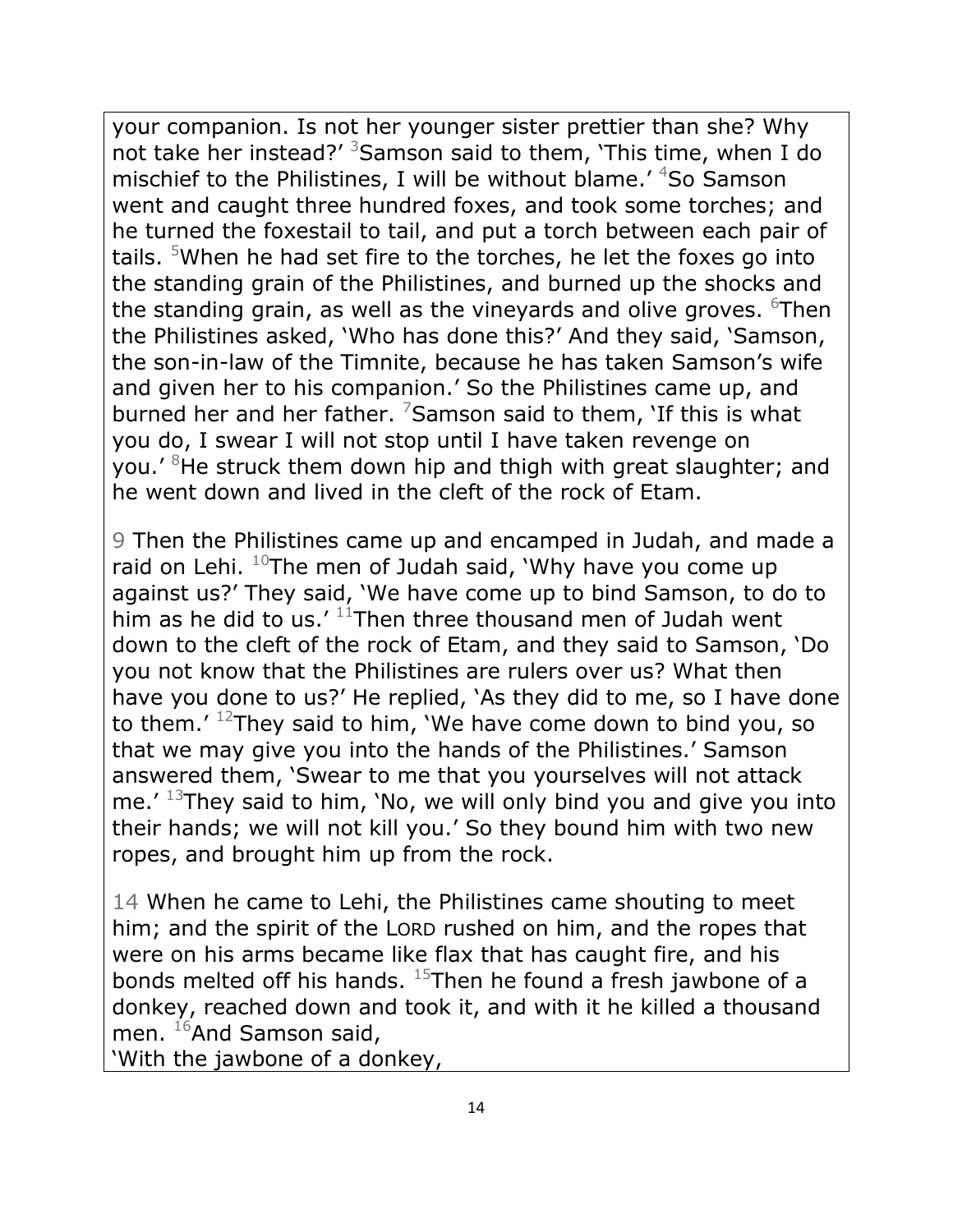heaps upon heaps, with the jawbone of a donkey

I have slain a thousand men.'

 $17$ When he had finished speaking, he threw away the jawbone; and that place was called Ramath-lehi.

18 By then he was very thirsty, and he called on the LORD, saying, 'You have granted this great victory by the hand of your servant. Am I now to die of thirst, and fall into the hands of the uncircumcised?'  $19$ So God split open the hollow place that is at Lehi, and water came from it. When he drank, his spirit returned, and he revived. Therefore it was named En-hakkore, which is at Lehi to this day.  $20$ And he judged Israel in the days of the Philistines for twenty years.

# **Samson and Delilah**

 $16$ Once Samson went to Gaza, where he saw a prostitute and went in to her. <sup>2</sup>The Gazites were told, 'Samson has come here.' So they encircled the place and lay in wait for him all night at the city gate. They kept quiet all night, thinking, 'Let us wait until the light of the morning; then we will kill him.<sup> $\prime$  3</sup>But Samson lay only until midnight. Then at midnight he rose up, took hold of the doors of the city gate and the two posts, pulled them up, bar and all, put them on his shoulders, and carried them to the top of the hill that is in front of Hebron.

4 After this he fell in love with a woman in the valley of Sorek, whose name was Delilah.  $5$ The lords of the Philistines came to her and said to her, 'Coax him, and find out what makes his strength so great, and how we may overpower him, so that we may bind him in order to subdue him; and we will each give you eleven hundred pieces of silver.<sup>' 6</sup>So Delilah said to Samson, 'Please tell me what makes your strength so great, and how you could be bound, so that one could subdue you.<sup>7</sup>Samson said to her, 'If they bind me with seven fresh bowstrings that are not dried out, then I shall become weak, and be like anyone else.<sup>8</sup>Then the lords of the Philistines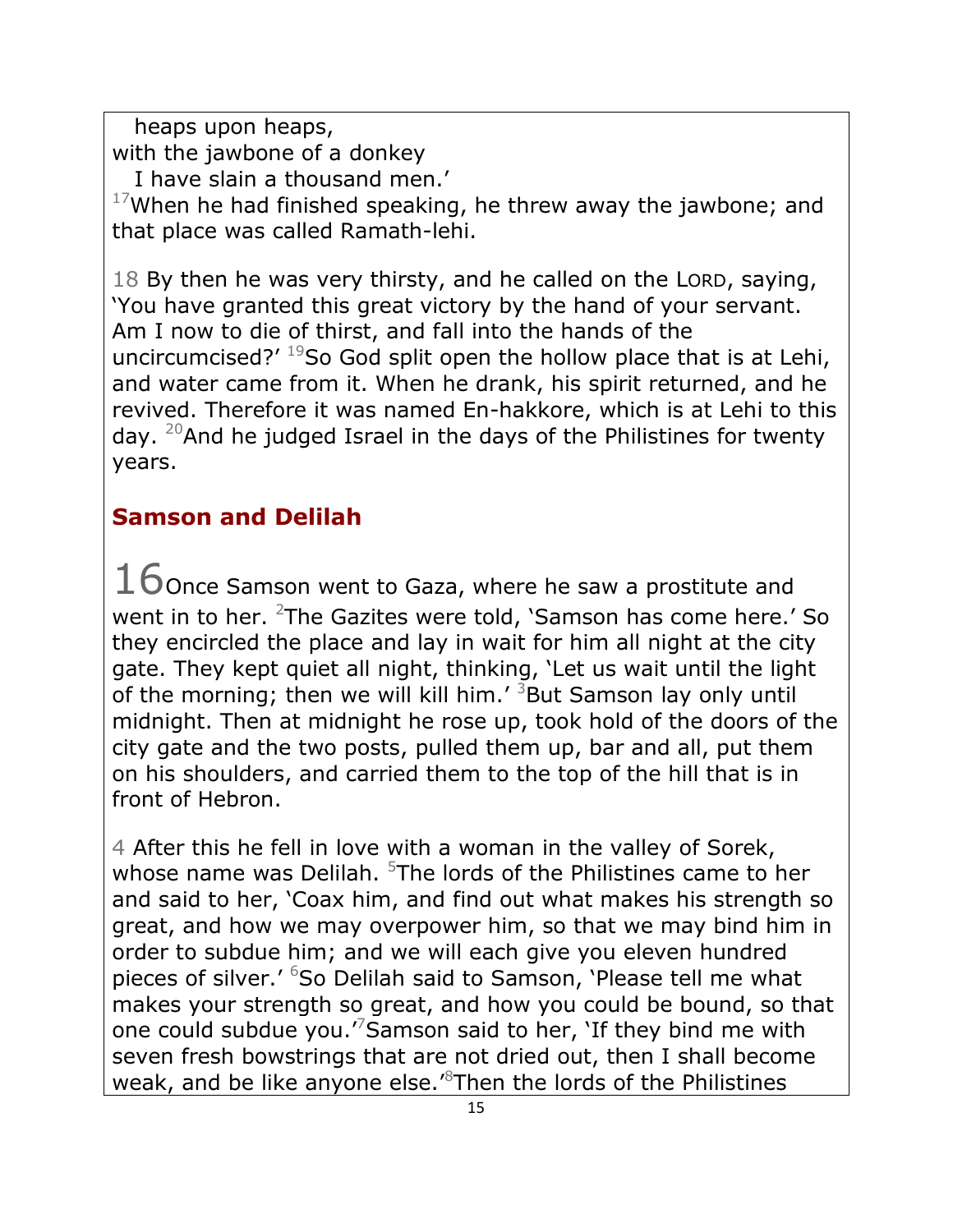brought her seven fresh bowstrings that had not dried out, and she bound him with them. <sup>9</sup>While men were lying in wait in an inner chamber, she said to him, 'The Philistines are upon you, Samson!' But he snapped the bowstrings, as a strand of fibre snaps when it touches the fire. So the secret of his strength was not known.

10 Then Delilah said to Samson, 'You have mocked me and told me lies; please tell me how you could be bound.'  $11$ He said to her, 'If they bind me with new ropes that have not been used, then I shall become weak, and be like anyone else.'  $^{12}$ So Delilah took new ropes and bound him with them, and said to him, 'The Philistines are upon you, Samson!' (The men lying in wait were in an inner chamber.) But he snapped the ropes off his arms like a thread.

13 Then Delilah said to Samson, 'Until now you have mocked me and told me lies; tell me how you could be bound.' He said to her, 'If you weave the seven locks of my head with the web and make it tight with the pin, then I shall become weak, and be like anyone else.'  $14$ So while he slept, Delilah took the seven locks of his head and wove them into the web, and made them tight with the pin. Then she said to him, 'The Philistines are upon you, Samson!' But he awoke from his sleep, and pulled away the pin, the loom, and the web.

15 Then she said to him, 'How can you say, "I love you", when your heart is not with me? You have mocked me three times now and have not told me what makes your strength so great.'  $^{16}$ Finally, after she had nagged him with her words day after day, and pestered him, he was tired to death.  $17$ So he told her his whole secret, and said to her, 'A razor has never come upon my head; for I have been a nazirite to God from my mother's womb. If my head were shaved, then my strength would leave me; I would become weak, and be like anyone else.'

18 When Delilah realized that he had told her his whole secret, she sent and called the lords of the Philistines, saying, 'This time come up, for he has told his whole secret to me.' Then the lords of the Philistines came up to her, and brought the money in their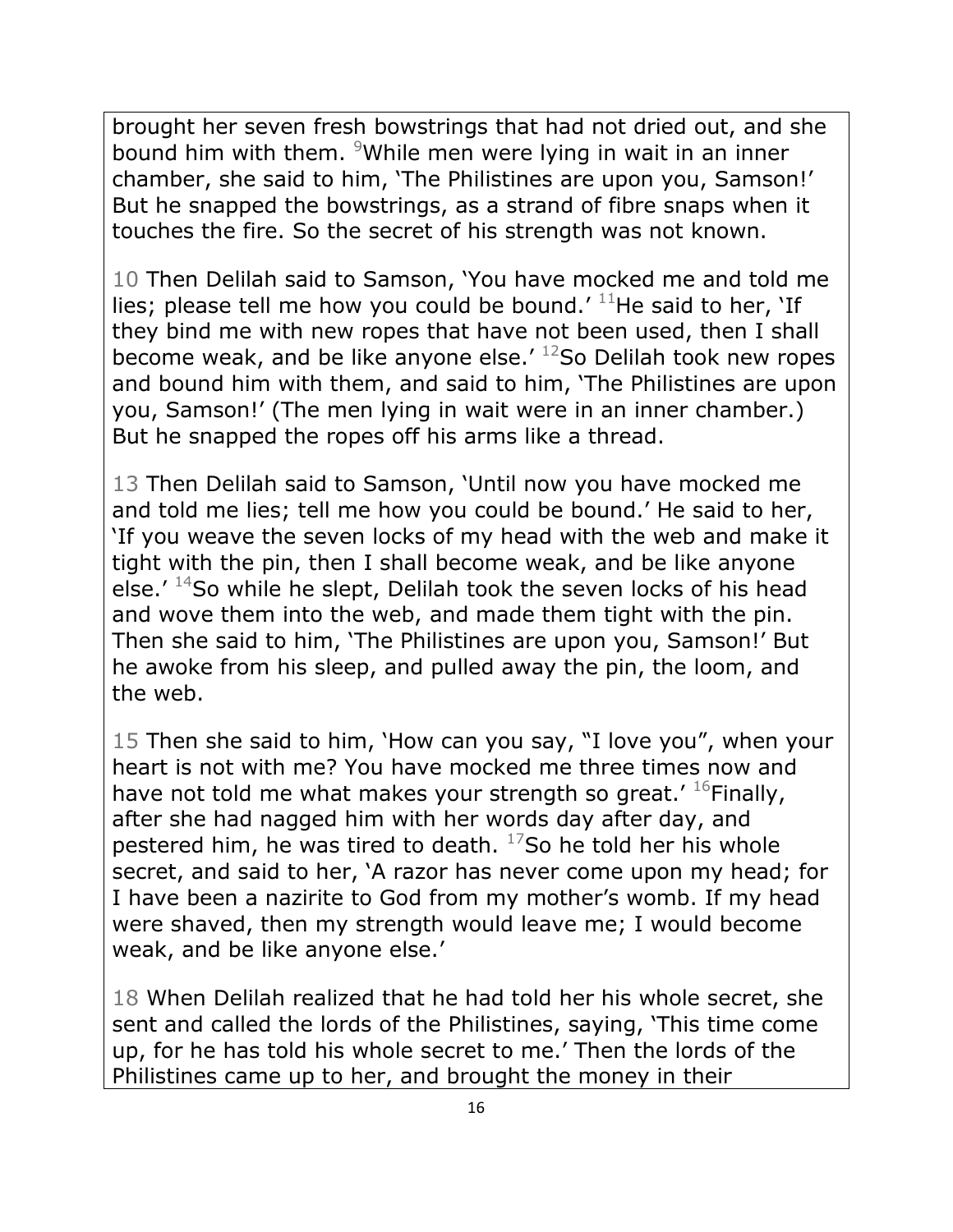hands. <sup>19</sup>She let him fall asleep on her lap; and she called a man, and had him shave off the seven locks of his head. He began to weaken, and his strength left him.<sup>20</sup>Then she said, 'The Philistines are upon you, Samson!' When he awoke from his sleep, he thought, 'I will go out as at other times, and shake myself free.' But he did not know that the LORD had left him.  $21$ So the Philistines seized him and gouged out his eyes. They brought him down to Gaza and bound him with bronze shackles; and he ground at the mill in the prison. <sup>22</sup>But the hair of his head began to grow again after it had been shaved.

#### **Samson's Death**

23 Now the lords of the Philistines gathered to offer a great sacrifice to their god Dagon, and to rejoice; for they said, 'Our god has given Samson our enemy into our hand.'  $24$ When the people saw him, they praised their god; for they said, 'Our god has given our enemy into our hand, the ravager of our country, who has killed many of us.'  $25$ And when their hearts were merry, they said, 'Call Samson, and let him entertain us.' So they called Samson out of the prison, and he performed for them. They made him stand between the pillars;  $^{26}$  and Samson said to the attendant who held him by the hand, 'Let me feel the pillars on which the house rests, so that I may lean against them.<sup>'27</sup>Now the house was full of men and women; all the lords of the Philistines were there, and on the roof there were about three thousand men and women, who looked on while Samson performed.

28 Then Samson called to the LORD and said, 'Lord GOD, remember me and strengthen me only this once, O God, so that with this one act of revenge I may pay back the Philistines for my two eyes.' <sup>29</sup>And Samson grasped the two middle pillars on which the house rested, and he leaned his weight against them, his right hand on the one and his left hand on the other.  $30$ Then Samson said, 'Let me die with the Philistines.' He strained with all his might; and the house fell on the lords and all the people who were in it. So those he killed at his death were more than those he had killed during his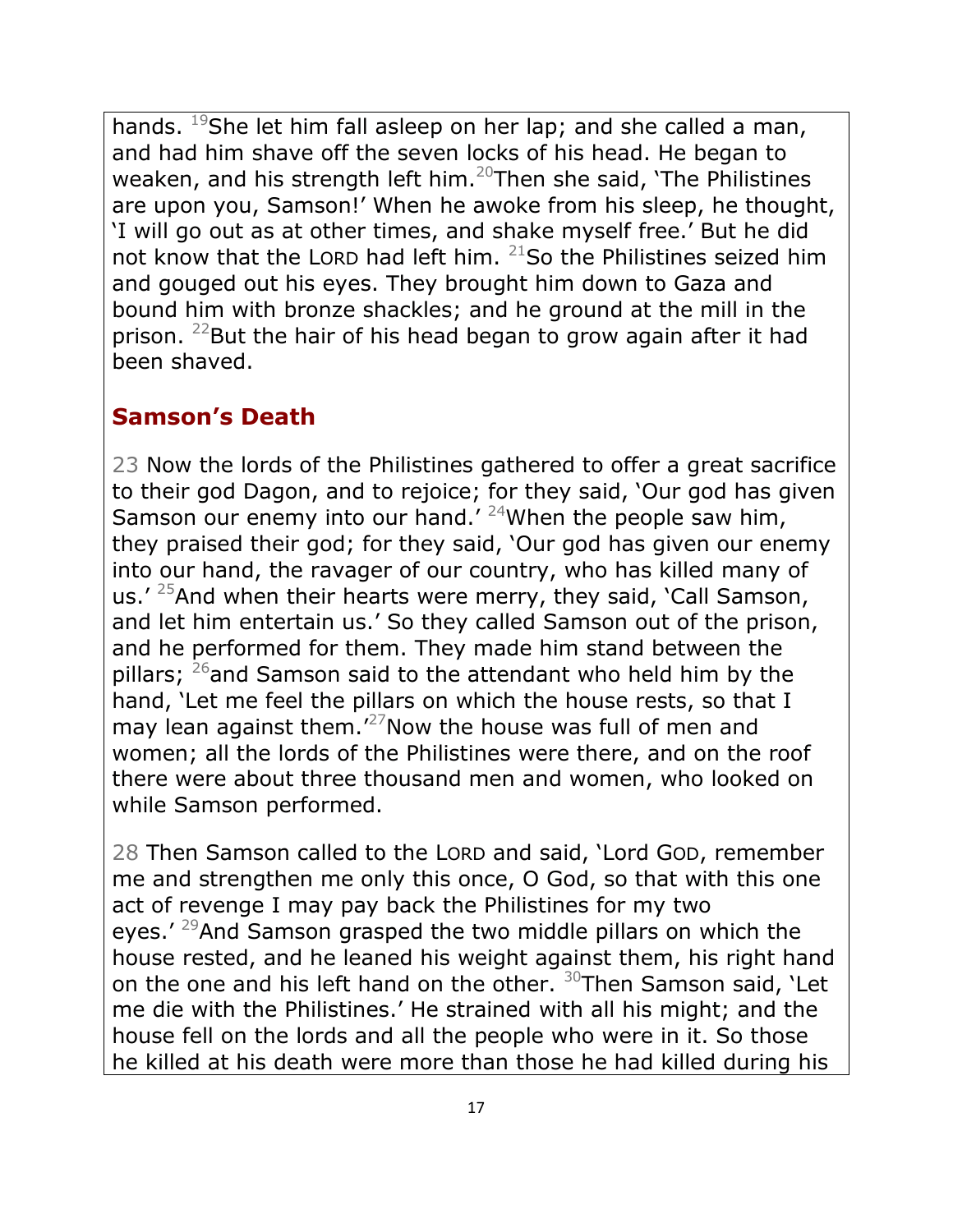life.  $31$ Then his brothers and all his family came down and took him and brought him up and buried him between Zorah and Eshtaol in the tomb of his father Manoah. He had judged Israel for twenty years.

Additional Reading: ["Judges, The"](http://www.lds.org/scriptures/bd/judges-the?lang=eng&letter=j) and ["Judges, Book of,"](http://www.lds.org/scriptures/bd/judges-book-of?lang=eng&letter=j) Bible **Dictionary** 

#### ["Judges, The"](http://www.lds.org/scriptures/bd/judges-the?lang=eng&letter=j)

This name was given to a period of history between Joshua and Saul, extending over some 200 years, and marked by disorder, idolatry, and foreign oppression. The judge was more than a civil officer. He was generally a military leader as well, and his right to lead rested on the fact that in the eyes of the people he was the strongest and best man for the purpose. Faith in God was always the secret of success; but as a rule the judge was more of a fighter than a preacher.

#### ["Judges, Book of"](http://www.lds.org/scriptures/bd/judges-book-of?lang=eng&letter=j)

This book and Ruth contain all the Jewish history that has been preserved to us of the times between the death of Joshua and the birth of Samuel. Judges consists of three parts: (1) an introduction [\(Judg.](https://www.lds.org/scriptures/ot/judg/1.1?span=1.1-3.6&lang=eng#0) 1:1–3:6); (2) the history of the Twelve Judges, which falls into a succession of periods of rebellion against God, and the oppressions and deliverances by which they were followed (3:7–[16:31\)](https://www.lds.org/scriptures/ot/judg/3.7?span=3.7-16.31&lang=eng#6); (3) two narratives, which specially show the tendency to idolatry and lawlessness [\(Judg.](https://www.lds.org/scriptures/ot/judg/17?span=17-21&lang=eng) 17–21).

The book was compiled long after the events it records; in [18:30](https://www.lds.org/scriptures/ot/judg/18.30?lang=eng#29) there is a reference to the captivity of the ten tribes. The compiler would have had available earlier writings that he worked into his book, such as the Song of Deborah, the parable of Jotham, and some of the utterances of Samson. There is much difficulty in deciding the chronology of the period, as the compiler generally gives his figures in round numbers. In some cases the influence of a judge only extended over part of the land, so that two judges might hold office at the same time. The following table will indicate roughly the succession of events during the period of the Twelve Judges:

Oppression by Cushanrishathaim  $(3:8)$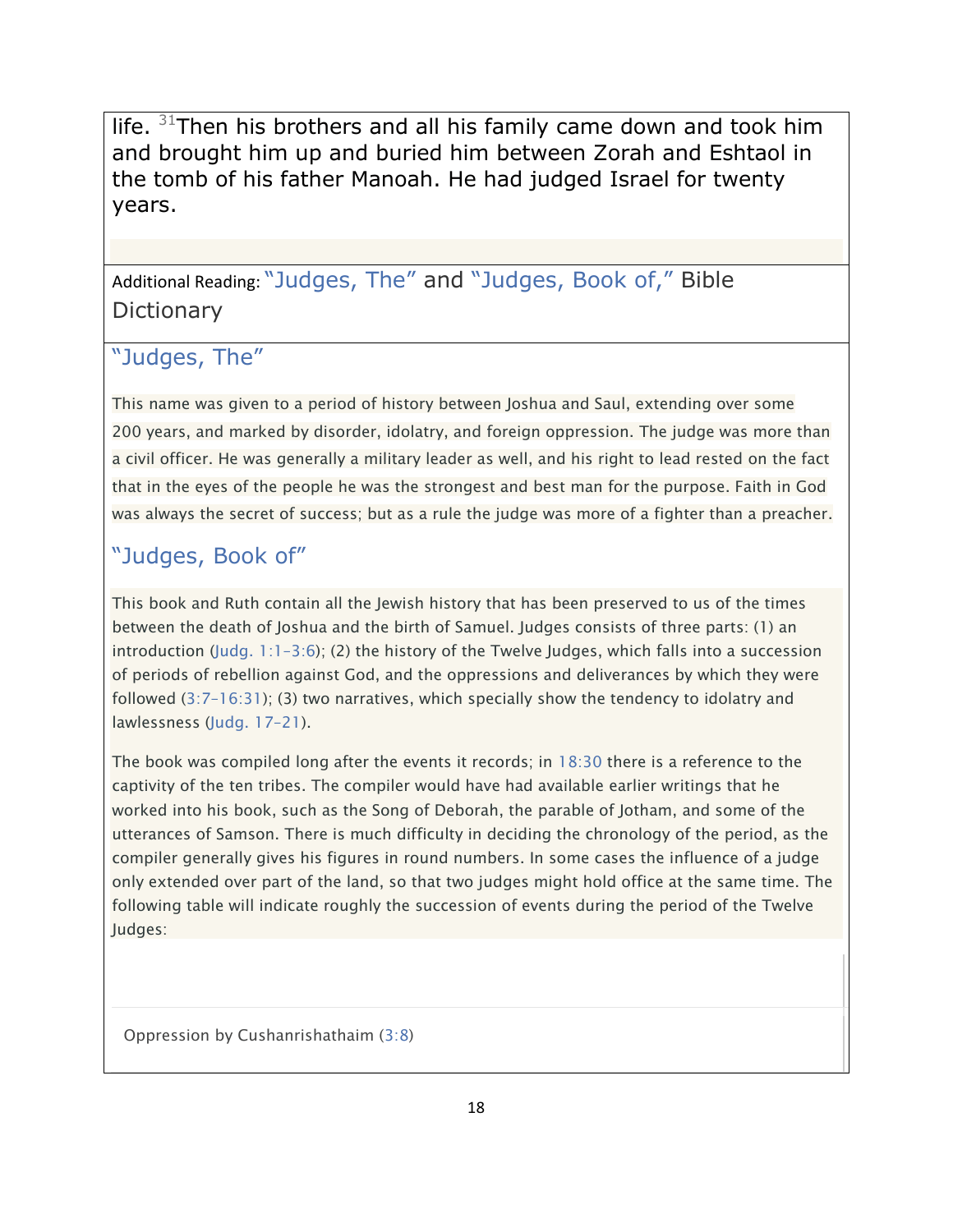| Rest under OTHNIEL (3:11)                          | 40 |
|----------------------------------------------------|----|
| Oppression by Eglon, king of Moab (3:14)           | 18 |
| Rest under and after EHUD (3:30)                   | 80 |
| SHAMGAR overcomes the Philistines (3:31)           |    |
| Oppression by Jabin, king of Canaan (4:3)          | 20 |
| Rest after DEBORAH and Barak's victory (5:31)      | 40 |
| Midianite oppression (6:1)                         | 7  |
| Quietness under GIDEON (8:28)                      | 40 |
| ABIMELECH'S rule (9:22)                            | 3  |
| TOLA's judgeship (10:2)                            | 23 |
| JAIR's judgeship (10:3)                            | 22 |
| Oppression by the Ammonites and Philistines (10:8) | 18 |
| Judgeship of JEPHTHAH (12:7)                       | 6  |
| Judgeship of IBZAN (12:9)                          | 7  |
| Judgeship of ELON (12:11)                          | 10 |